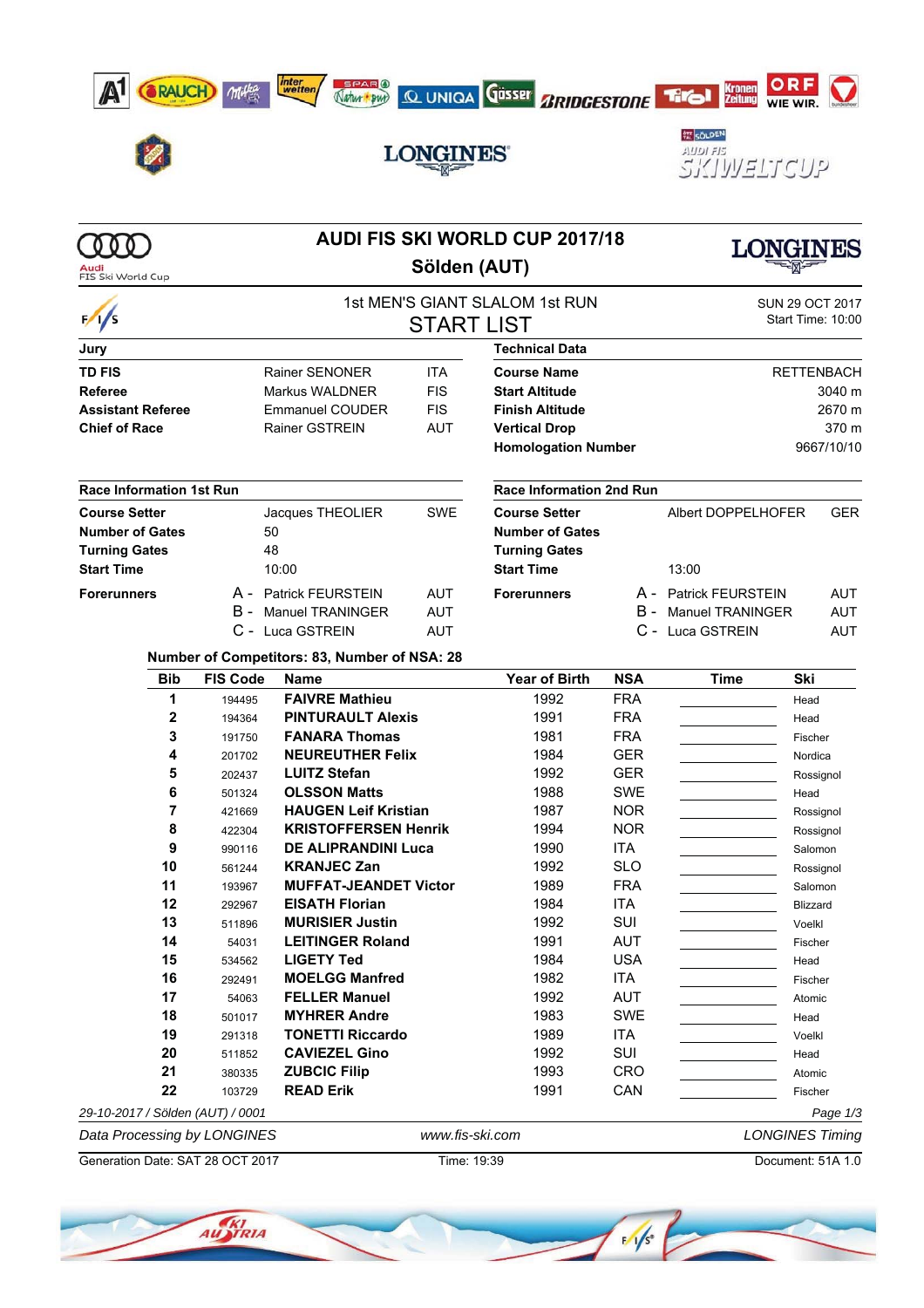

 $\frac{1}{s}$ 

### **AUDI FIS SKI WORLD CUP 2017/18 Sölden (AUT)**



### 1st MEN'S GIANT SLALOM 1st RUN<br>
Start Time: 10:00<br>
Start Time: 10:00 **START LIST**

| <b>Bib</b> | <b>FIS Code</b> | <b>Name</b>                 | <b>Year of Birth</b> | <b>NSA</b> | <b>Time</b> | Ski       |
|------------|-----------------|-----------------------------|----------------------|------------|-------------|-----------|
| 23         | 531799          | <b>FORD Tommy</b>           | 1989                 | <b>USA</b> |             | Head      |
| 24         | 512182          | <b>MEILLARD Loic</b>        | 1996                 | SUI        |             | Rossignol |
| 25         | 180534          | <b>SANDELL Marcus</b>       | 1987                 | <b>FIN</b> |             | Nordica   |
| 26         | 534508          | <b>CHODOUNSKY David</b>     | 1984                 | <b>USA</b> |             | Nordica   |
| 27         | 194873          | <b>SARRAZIN Cyprien</b>     | 1994                 | <b>FRA</b> |             | Fischer   |
| 28         | 294890          | <b>NANI Roberto</b>         | 1988                 | <b>ITA</b> |             | Voelkl    |
| 29         | 534959          | <b>JITLOFF Tim</b>          | 1985                 | <b>USA</b> |             | Croc Ski  |
| 30         | 511741          | <b>ZURBRIGGEN Elia</b>      | 1990                 | SUI        |             | Voelkl    |
| 31         | 421483          | <b>JANSRUD Kjetil</b>       | 1985                 | <b>NOR</b> |             | Head      |
| 32         | 291459          | <b>PARIS Dominik</b>        | 1989                 | <b>ITA</b> |             | Nordica   |
| 33         | 481327          | <b>TRIKHICHEV Pavel</b>     | 1992                 | <b>RUS</b> |             | Rossignol |
| 34         | 103865          | <b>PHILP Trevor</b>         | 1992                 | CAN        |             | Rossignol |
| 35         | 180666          | <b>TORSTI Samu</b>          | 1991                 | <b>FIN</b> |             | Nordica   |
| 36         | 422278          | <b>WINDINGSTAD Rasmus</b>   | 1993                 | <b>NOR</b> |             | Rossignol |
| 37         | 990048          | <b>BORSOTTI Giovanni</b>    | 1990                 | <b>ITA</b> |             | Salomon   |
| 38         | 54104           | <b>WALCH Magnus</b>         | 1992                 | <b>AUT</b> |             | Rossignol |
| 39         | 53985           | <b>MATHIS Marcel</b>        | 1991                 | <b>AUT</b> |             | Head      |
| 40         | 410364          | <b>FEASEY Willis</b>        | 1992                 | <b>NZL</b> |             | Head      |
| 41         | 202597          | <b>SCHMID Alexander</b>     | 1994                 | <b>GER</b> |             | Head      |
| 42         | 422390          | <b>MONSEN Marcus</b>        | 1995                 | <b>NOR</b> |             | Fischer   |
| 43         | 700879          | <b>ZAMPA Andreas</b>        | 1993                 | <b>SVK</b> |             | Salomon   |
| 44         | 934566          | <b>ROBERTS Hig</b>          | 1991                 | <b>USA</b> |             | Rossignol |
| 45         | 103676          | <b>BROWN Phil</b>           | 1991                 | CAN        |             | Voelkl    |
| 46         | 6530319         | <b>COCHRAN-SIEGLE Ryan</b>  | 1992                 | <b>USA</b> |             |           |
| 47         |                 | <b>BRENNSTEINER Stefan</b>  | 1991                 | <b>AUT</b> |             | Rossignol |
| 48         | 54027           | <b>FAVROT Thibaut</b>       | 1994                 | <b>FRA</b> |             | Fischer   |
| 49         | 194935          | <b>BARWOOD Adam</b>         | 1992                 | <b>NZL</b> |             | Dynastar  |
|            | 410365          |                             |                      | <b>NOR</b> |             | Head      |
| 50         | 422073          | <b>NETELAND Bjoernar</b>    | 1991                 |            |             | Head      |
| 51         | 512269          | <b>ODERMATT Marco</b>       | 1997                 | SUI        |             | Stoeckli  |
| 52         | 512039          | <b>ROULIN Gilles</b>        | 1994                 | SUI        |             | Head      |
| 53         | 481103          | <b>ANDRIENKO Aleksander</b> | 1990                 | <b>RUS</b> |             | Rossignol |
| 54         | 40523           | <b>DEMSCHAR Dominic</b>     | 1993                 | <b>AUS</b> |             |           |
| 55         | 202451          | <b>STRASSER Linus</b>       | 1992                 | <b>GER</b> |             | Rossignol |
| 56         | 6530453         | <b>DUPRATT Samuel</b>       | 1993                 | <b>USA</b> |             |           |
| 57         | 6291430         | <b>MAURBERGER Simon</b>     | 1995                 | <b>ITA</b> |             | Blizzard  |
| 58         | 54093           | <b>STROLZ Johannes</b>      | 1992                 | <b>AUT</b> |             | Head      |
| 59         | 511857          | <b>JENAL Sandro</b>         | 1992                 | SUI        |             | Head      |
| 60         | 561322          | <b>HADALIN Stefan</b>       | 1995                 | <b>SLO</b> |             |           |
| 61         | 54245           | <b>HETTEGGER Thomas</b>     | 1994                 | AUT        |             | Atomic    |
| 62         | 150644          | <b>KRYZL Krystof</b>        | 1986                 | <b>CZE</b> |             | Fischer   |
| 63         | 194457          | <b>GALEOTTI Greg</b>        | 1992                 | <b>FRA</b> |             |           |
| 64         | 54320           | <b>SCHWARZ Marco</b>        | 1995                 | <b>AUT</b> |             | Atomic    |
| 65         | 502015          | <b>JAKOBSEN Kristoffer</b>  | 1994                 | SWE        |             | Fischer   |
| 66         | 511638          | <b>TUMLER Thomas</b>        | 1989                 | SUI        |             | Atomic    |
| 67         | 20398           | <b>VERDU Joan</b>           | 1995                 | <b>AND</b> |             | Head      |
| 68         | 516287          | <b>BUGNARD Pierre</b>       | 1993                 | SUI        |             |           |
| 69         | 54252           | <b>RASCHNER Dominik</b>     | 1994                 | <b>AUT</b> |             | Fischer   |
|            | 400235          | <b>WINKELHORST Steffan</b>  | 1992                 | <b>NED</b> |             |           |
| 70         |                 |                             |                      |            |             |           |

Generation Date: SAT 28 OCT 2017 Time: 19:39 Document: 51A 1.0